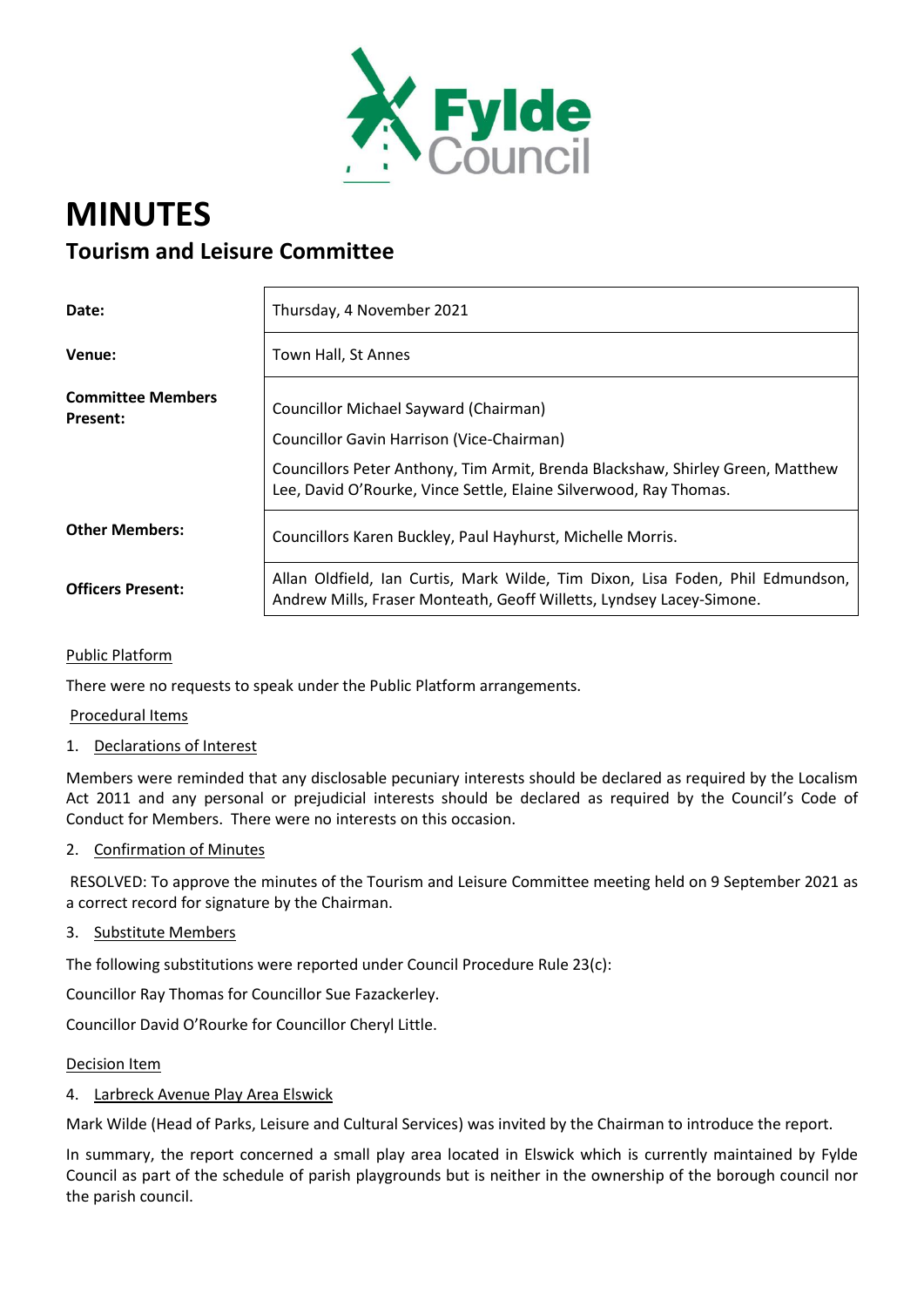Four options for dealing with the situation were set out in the report for members' consideration. The report proposed making an adverse possession claim to the Land Registry on behalf of the parish council and if successful, the land would then be transferred to Elswick Parish Council. Further details about this matter were set out in the report.

A location /site plan was included as an appendix to the report.

Councillor Paul Hayhurst (in his capacity as representative of Elswick Parish Council) was invited by the Chairman to comment/ expand on the parish council's position and provide further local information on the matter.

Clarification was sought on any likely issue/risks relating to the proposed course of action in making an adverse possession claim including the approach the Council would take if a valid claim was made on the land. Mr Curtis addressed these points.

Following consideration of this matter, it was RESOLVED:

- 1. To authorise officers to make an adverse possession application for the play area at Larbreck Avenue provided that Elswick Parish Council confirm its acceptance of the land if the application is successful.
- 2. If the application is successful, the land then be transferred to Elswick Parish Council.
- 3. If the application is successful, that the Tourism and Leisure Committee consider a capital bid that would assist Elswick Parish Council in replacing missing items of equipment and repair surfacing. On the agreement that Elswick Parish Council contribute £10,000 to the required works.
- 4. If the application is unsuccessful that officers bring a further report to committee outlining the implications of pursuing a Compulsory Purchase Order to acquire the site.

#### Information Items

5. Ranger Service Presentation

The Chairman invited Lisa Foden (Parks and Coastal Services Manager) to introduce this item and in doing so, she stated that the presentation was designed to raise awareness of the Ranger Service day-to-day activities/roles and responsibilities and highlight the numerous successful environmental schemes delivered during the past 4 years.

Members were advised that the Ranger Service fulfil both operational and development functions relating to coast, environment, community engagement and education. They deliver a number key aims within the Fylde Coastal Strategy, Park Management Plans and the Corporate Plan 20-24 goals linked with the Environment, Economy and Tourism.

Phil Edmundson, Andrew Mills and Fraser Monteath of the Ranger Service jointly presented the matter.

In summary, the presentation covered the following elements: an overview of the team; key priorities of the service; conservation matters; outdoor education work; the events and activities programme; work undertaken with volunteers; visible patrol arrangements; the Fylde sand dunes project including practical conservation and future goals.

At the conclusion of the presentation, the Chairman invited questions from members of the committee. Members generally acknowledged/congratulated the excellent work undertaken by the Ranger Service and suggested that its work be promoted more widely in schools and beyond.

#### 6. Corporate Plan Progress Report

The information report provided members with an update on progress against the corporate actions relevant to the remit of the committee.

It was reported that the actions /outcomes due for completion by December 31st, 2021 related to the following areas: work to pursue museum accreditation of the LSA art collection with Arts England; promotion of parks development to partnerships across the borough and the delivery of an events programme that covers the coast and countryside.